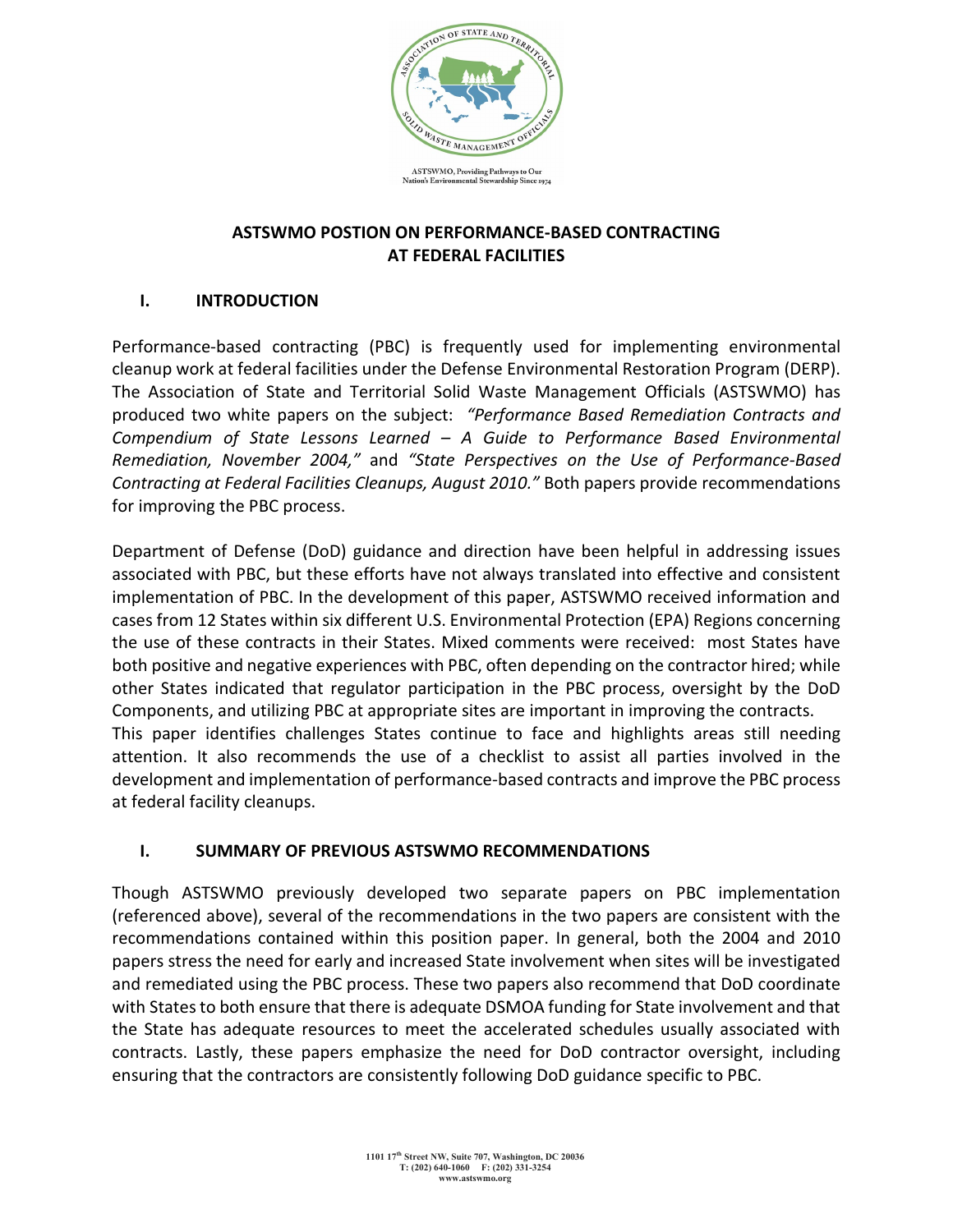#### **II. CHALLENGES REMAINING**

Since 2010, PBC has become the norm for response actions under DERP, and DoD has had guidance in place since 2007 clarifying both State and DoD roles in PBC. However, the inconsistent application of DoD guidance on PBC creates ongoing challenges for States. The most common challenges States continue to encounter include: (1) lack of early regulator involvement, (2) use of PBC for all sites, regardless if appropriate for the project, (3) lack of contractor oversight, and (4) project delays due to contract modifications.

**Lack of Early Regulator Involvement**. One of ASTSWMO's recommendations in both 2004 and 2010 is early State participation in the PBC process (e.g., pre-scoping, development of the Performance Work Statement (PWS), pre-bid meetings, and kick-off meetings). In addition, both DoD and Air Force guidance documents recommend that the States be included early in the PBC process to communicate expectations, and to have input on schedules and site selection. Since 2010, States have reported being invited by the DoD Components to participate early on in the PBC process; however, the amount of regulator involvement reported varies from DoD component to component, and even installation to installation. Some States are only invited to the pre-bid meetings, others are invited to comment on the PWS, and others have spent time answering questions from each contractor bidding on the project. Many issues directly related to inadequate planning are encountered during contract implementation in States that are not invited to participate early in the PBC contract. The resulting inefficiencies and delays can be attributed to:

- *Contractors not familiar with State regulatory requirements and/or expectations.* DoD and Air Force guidance documents consistently recommend that the expectations of each party (DoD Component, contractor, and regulator) involved be communicated clearly in meetings and in writing. PBC is more successful with contractors who have had experience or who are familiar with working with the State, but regardless, expectations should be communicated.
- *Contract schedule does not include enough time for regulator reviews.* The regulator's ability to handle the anticipated workload is paramount to the success of the contracts. Some States cite document quality as a problem for performance-based contracts. Under rigid performance-based contract schedules, many States have been inundated with substandard documents requiring more review time (e.g. State requirements or consideration for State regulations as ARARs are overlooked), thus, becoming a bottleneck for contractors trying to meet milestones and making progress in delineating and investigating sites.
- *Underestimating the amount of characterization needed for each site.* States report that if the contractor's bid does not provide for adequate characterization, regulators are often engaged in lengthy discussions with the contractor on how much data is needed, potentially wasting time on contract modifications to adjust to site conditions.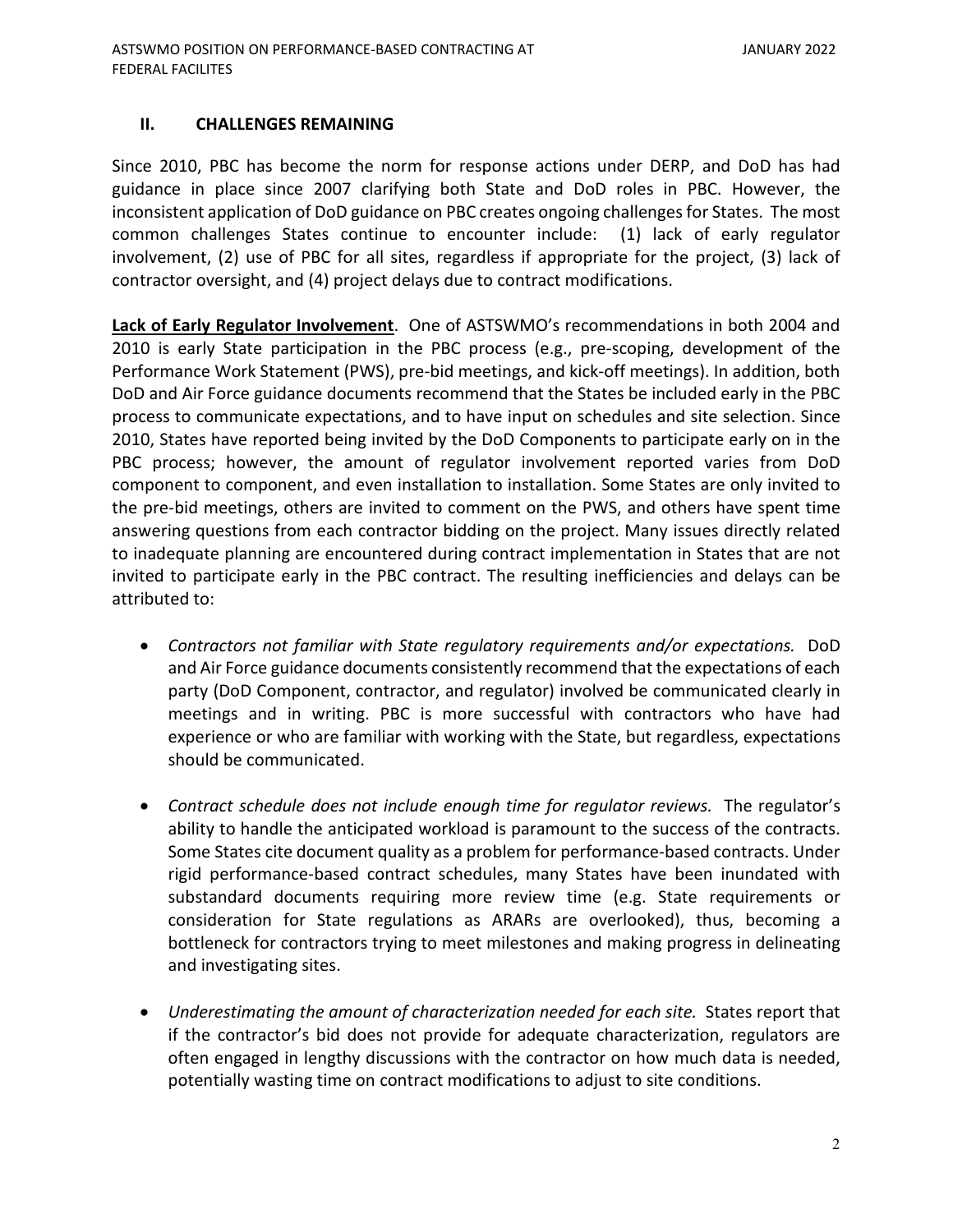**Inappropriate Site Selection for PBC**. States are concerned that sites without any characterization (e.g. no identification of all the source areas or delineation of extent of contamination) are being included in performance-based contracts. Mandates from the Air Force and others that a certain percentage of all sites must be handled under PBC do not help to ensure that only appropriate sites use this contracting mechanism. PBC is more successful when there is less uncertainty. Without knowing the extent and type of contamination at a site, the contractor takes on risks and may not be willing to perform more work than what they planned for if that means cutting into their profit. This predicament places a burden on the regulator to argue its case for full characterization.

**Lack of Contractor Oversight**.Strong oversight of the contract by DoD is key to ensuring that the contract is successful. States report that some contractors tend to skip steps or cut corners by: (1) selecting the cheapest remedy, which may not be effective in remediating the contamination; (2) choosing not to completely delineate contamination; and (3) choosing to spend minimal time on preparation of documents and not perform quality assurance review of documents. States have also reported that some contractors send documents directly to the regulator and DoD Component at the same time, and therefore, the Component cannot review the document prior to submittal to the regulator.

**Delays Due to Modifications of Contracts**. States report that contracts lack the flexibility to deal with unexpected work. When unexpected work is required, the contractor may ask the DoD Component to modify the contract. Many contract modifications take an extended period to draft, negotiate, and finalize, thus delaying important work.

#### **II. POSITION AND RECOMMENDATIONS**

It is ASTSWMO's position that PBC has great potential for moving sites through the environmental restoration process efficiently for all stakeholders, both with respect to time and money. The success of the PBC process depends heavily on regulator involvement during the contract scoping process and throughout the implementation of the contract. To overcome some of the challenges referenced above, ASTSWMO recommends that:

- States be given an opportunity to present bidding contractors with their requirements and expectations to ensure that documents meet with their concurrence.
- Draft schedule of document submittals be provided to the regulator for review so that the regulator can (1) have input on whether the timeframes in the schedule are reasonable; (2) evaluate whether document reviews can be accomplished within a reasonable timeframe with current available resources, and if not, can plan to have the resources available; and (3) determine whether the time periods for review are appropriate for the complexity and size of the document (the same timeframe may not be appropriate for every document).
- States be given the opportunity to provide input during the bidding process on each site included in the PBC process. This input should include any data gaps in characterization or expected work to meet requirements.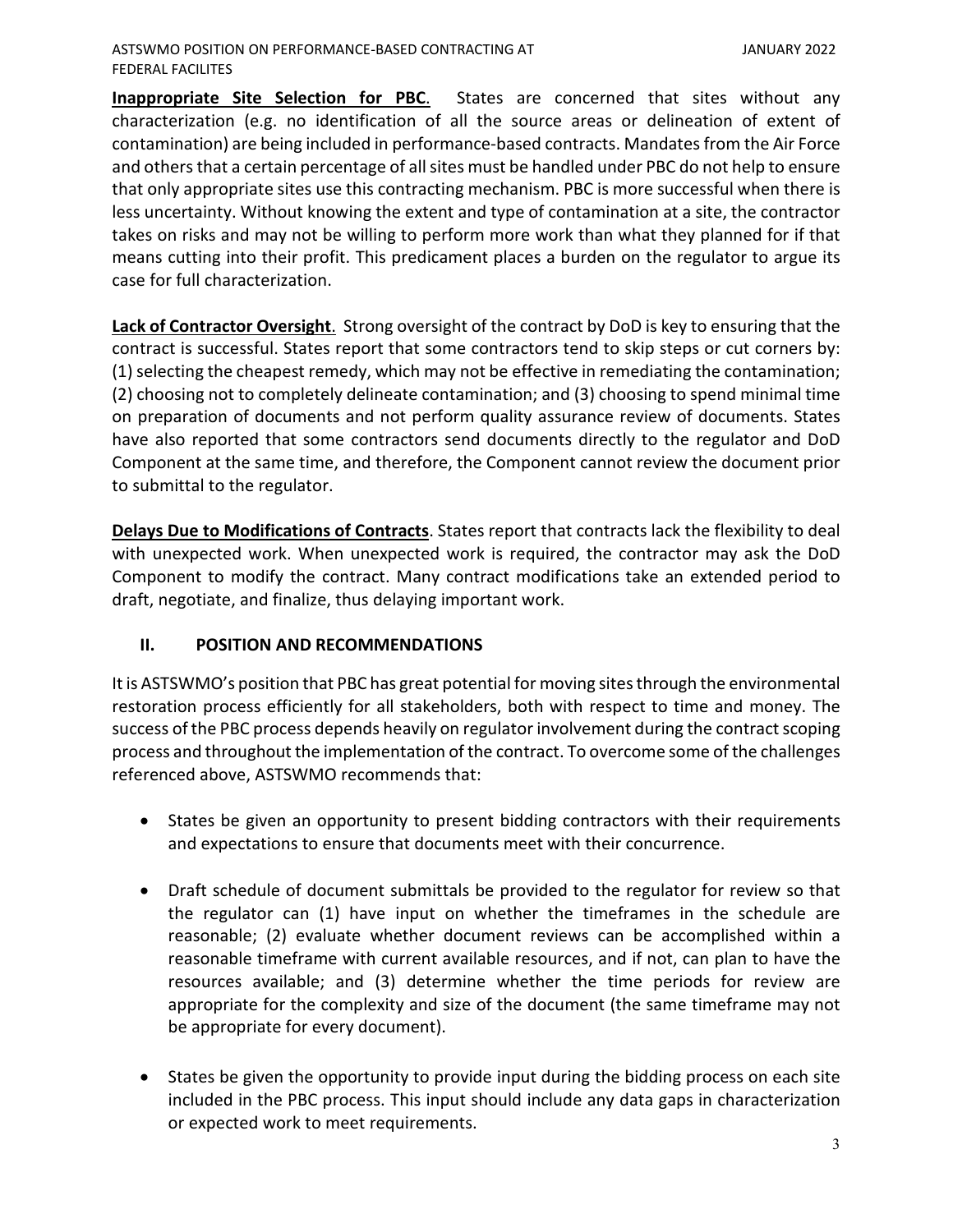- DoD or the contractor provide thorough site characterization to ensure that PBC is the appropriate contracting mechanism for remediating each site.
- DoD provide strong oversight of contractor performance, including reviewing each document prior to submittal to the regulator to ensure that quality documents are submitted.
- Contracts be written to provide for a certain amount of flexibility should unexpected circumstances arise, so that investigations and remediation can continue expeditiously.
- DoD scrutinize each contractor during the selection process to determine whether they have the technical, planning, and communication skills to carry a PBC to success. Once implemented, it is important to involve the States during transition to ensure the project goes smoothly.

ASTSWMO created a template PBC checklist provided in Appendix A. ASTSWMO recommends that States and DoD adopt and use the checklist at each site under consideration for PBC, which will help ensure that PBC is implemented consistently according to DoD guidance and help resolve the challenges encountered during the PBC process. The Air Force utilizes these concepts as part of their contracting process and should be a reference for other federal agencies.

#### **III. RESOURCES**

- Air Force Center for Engineering and the Environment. (2012). *Performance-Based Remediation Guidebook.*
- Association of State and Territorial Solid Waste Management Officials (ASTSWMO). (2004). *Performance Based Remediation Contracts and Compendium of State Lessons Learned – A Guide to Performance Based Environmental Remediation*. Base Closure Focus Group.
- ASTSWMO. (2010). *State Perspectives on the Use of Performance-Based Contracting at Federal Facilities Cleanups.* State Federal Coordination Focus Group.
- Office of the Deputy Under Secretary of Defense (Installations and Environment). (2007). *Performance-Based Acquisition of Environmental Restoration Services*.
- U.S. Army Environmental Command. (2010). *Performance-Based Acquisition Guidebook (Revision 2).*
- U.S. Environmental Protection Agency. (2006). Performance Based Contracting by Other Federal Agencies at Federal Facilities. (OSWER Guidance 9272.0-21).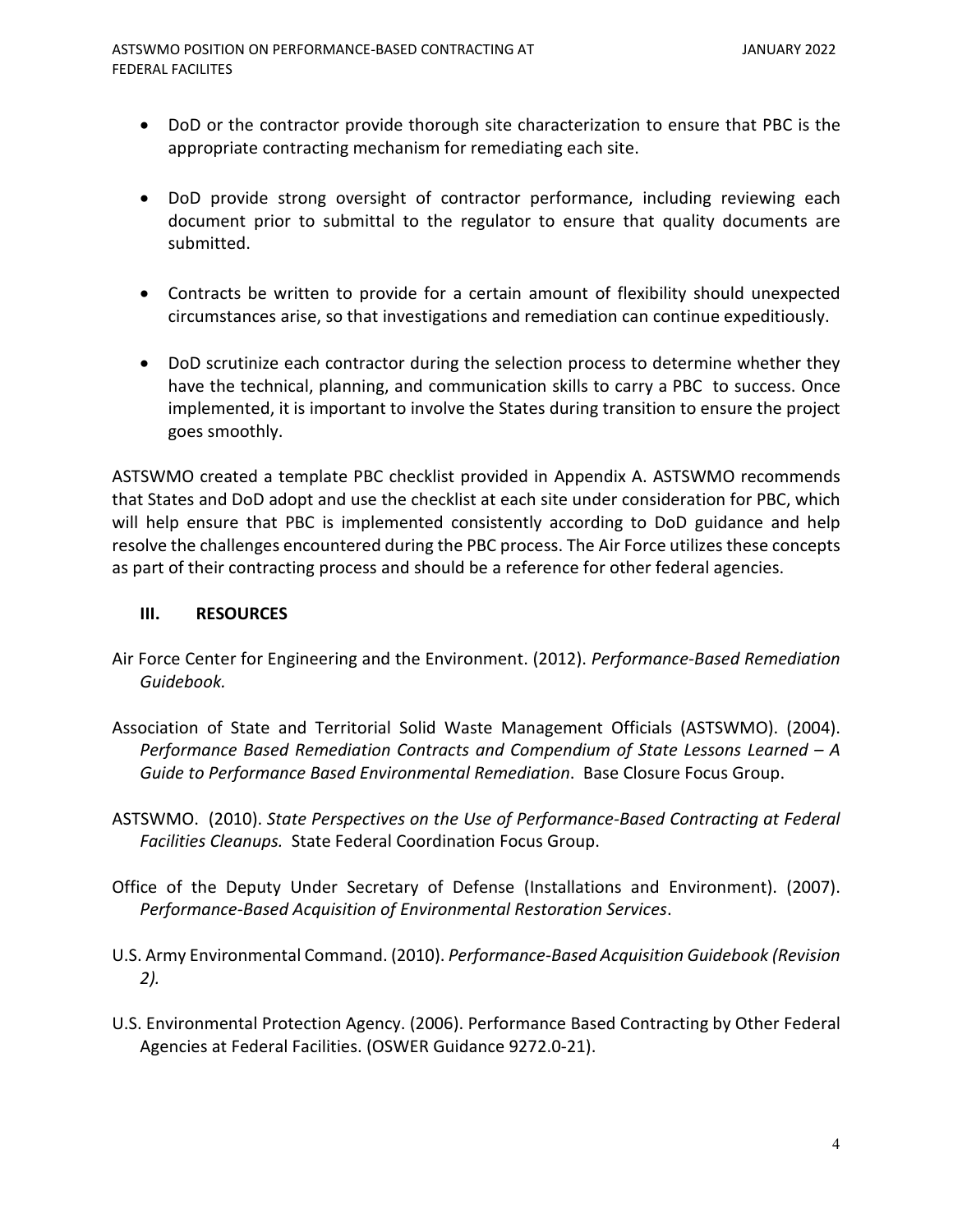U.S. Government Accountability Office. (2010). Interagency Agreements and Improved Project Management Needed to Achieve Cleanup Progress at Key Defense Installations. (GAO Publication No. 10-348). Washington, D.C.: U.S. Government Printing Office.

# **Approved by the ASTSWMO Board of Directors on March 9, 2017.**

**Revised and retained by the ASTSWMO Board of Directors on January 26, 2022, in Tamuning, Guam.**